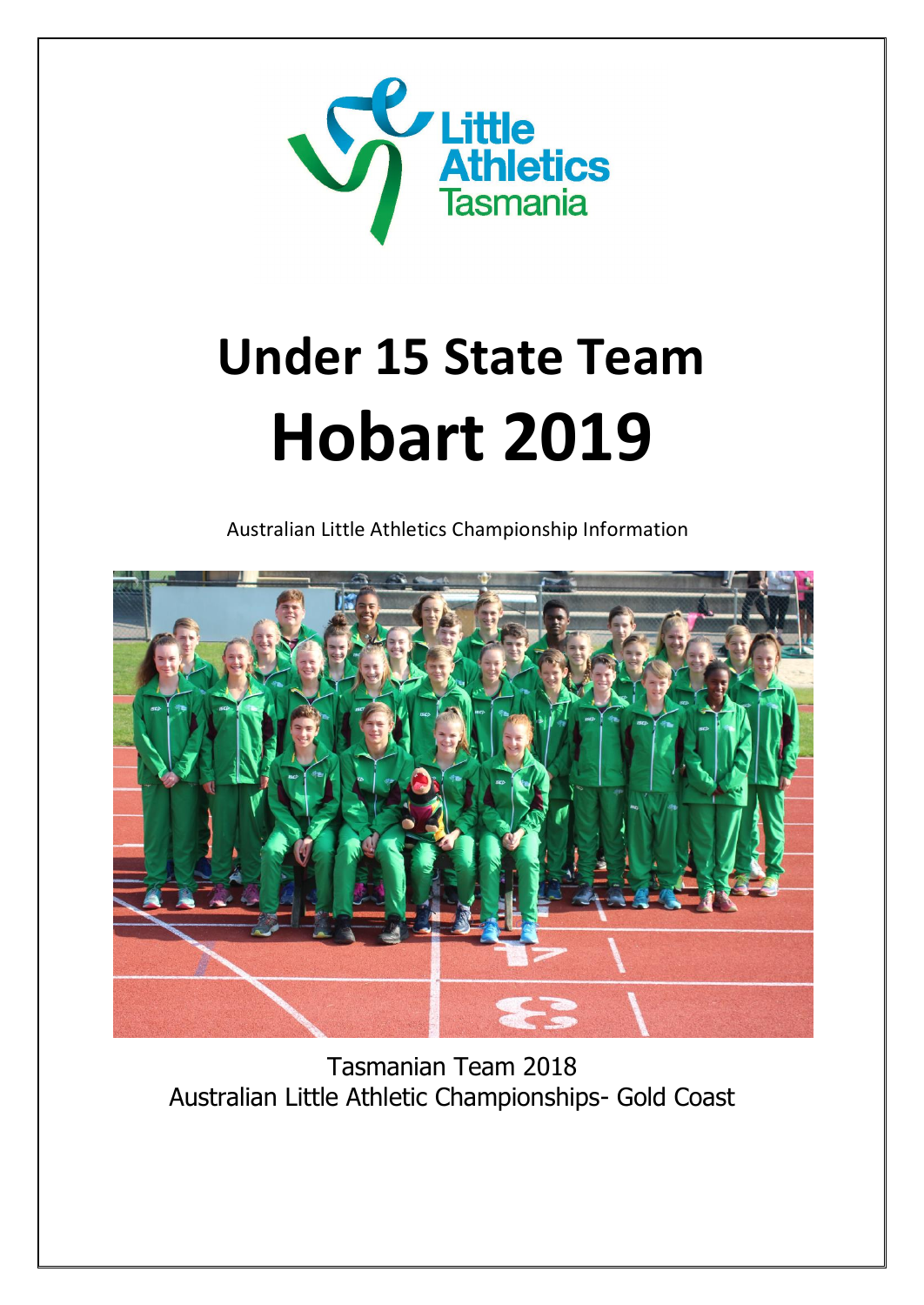# **Under 15 Multi-Event Information**

# Season 2018/2019

One of the greatest achievements of any child in any Sporting activity is to be selected in a State Team.

In an effort to avoid any confusion by athletes and parents regarding the State Team, the LATas Board advise the following in relation to the 2019 Multi-Event Championships.

# **NUMBER OF ATHLETES**

A maximum of 8 Under 15 athletes (4 boys and 4 girls) will be selected to participate in the Multi-Event Championships to be held in Hobart in April 2019. The team will stay in the Team Accommodation in Hobart from Thursday 25 April until Monday 29 April, with the championships being held on Saturday 29 and Sunday 28 April 2019.

# **ELIGIBILITY**

All Tasmanian Little Athletes registered in the Under 15 age group are eligible for Selection, provided the following requirements are met:

- Athletes should demonstrate that their priorities and loyalties are with their Little Athletic Club and Centre.
- They should have earned their 25 event Badge.
- It is recommended that Under 15 athletes should compete at two State Conducted Meetings throughout the season.
- They should compete at the Multi-Event Championships, and should attend State Individual Championships. Non-availability due to injury/sickness will be taken into account by the selection committee. All athletes who have nominated for selection in the Under 15 State team should be present at the State Individual Championships for the announcement of the team. (The chairman of selectors must be advised of non-availability due to injury/sickness. This will be taken into account by the selection committee).
- **WITHDRAWAL of Nomination**
- Athletes wishing to withdraw their nomination must do so by 12 noon on the Friday prior to State Individual Championships.

# **SELECTION**

#### **(a) Performance Information**

Centres forward to the Chairperson of Selectors information on weekly performances at Centre level.

Results of Little Athletes at senior level will not be taken into consideration.

#### **(b) Number of Events**

At the Multi-Event Championships, athletes will compete in the following events: Boys - 100 metres, sprint hurdles, 800 metres, long jump, high jump, javelin, discus and relay. Girls - 200 metres, sprint hurdles, 800 metres, long jump, high jump, javelin, shot put and relay.

# **(c) Standards**

Athletes **will not** be selected merely to make up the numbers. Note: Gold medal winners are not automatically selected.

#### **(d) Co-Operation**

The athlete's attitude, behaviour and ability to co-operate with others will be taken into account by the Selectors.

#### **Failure to comply with these guidelines may lead to an athlete's expulsion from the team.**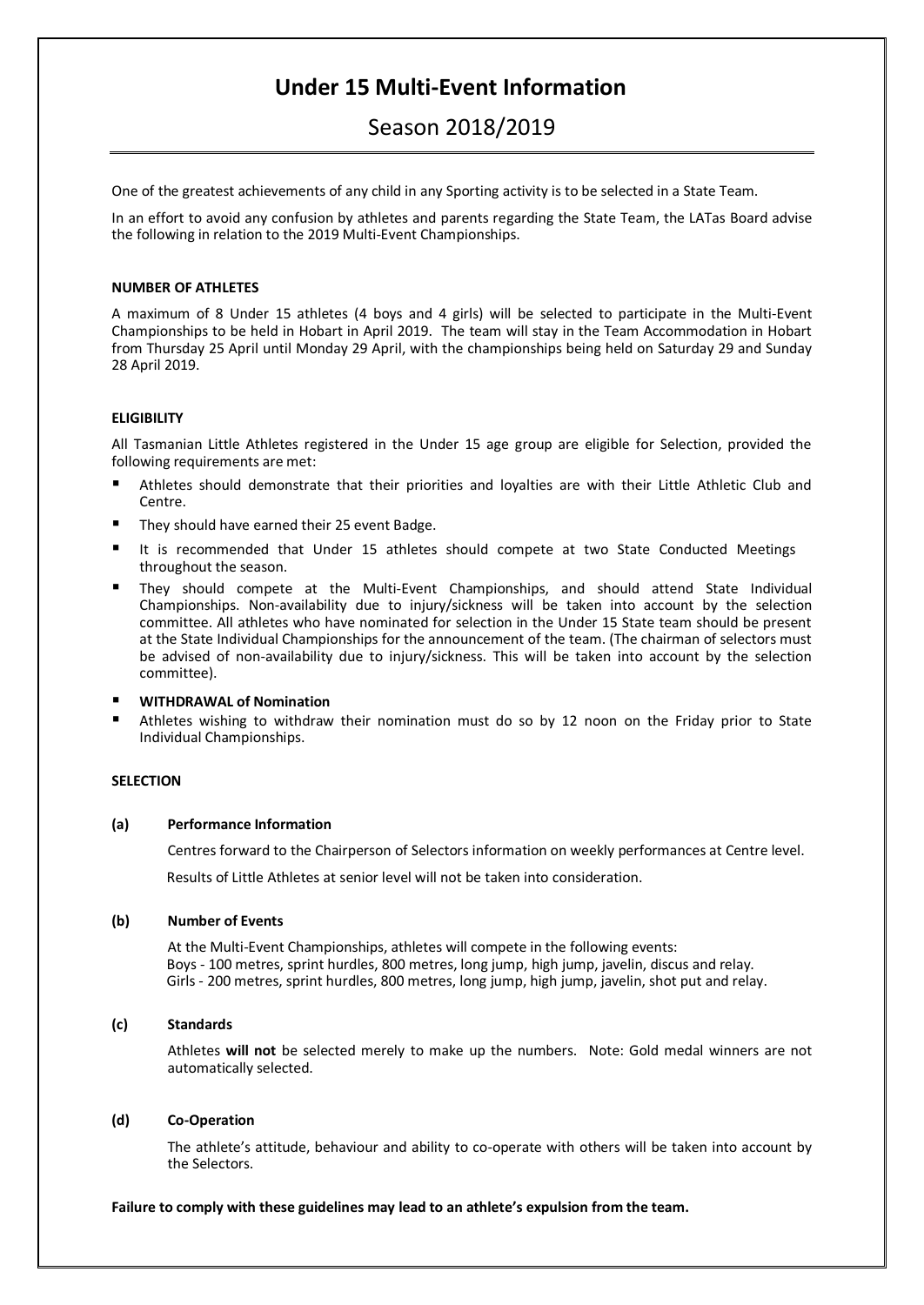#### **TEAM ANNOUNCEMENT**

The State Team will be announced as soon as possible following the completion of competition at the State Individual Championships.

The State Team Selection Panel's decision on the Team Membership will be final and no correspondence will be entered into.

#### **COMMITMENT**

As part of the Multi-Event team, ALL athletes selected, are required to show their COMMITMENT to Team functions and competition training.

### **OTHER SPORTING ACTIVITIES**

Full disclosure of all other sporting commitments between the date of selection and the departure date MUST be disclosed to the State Team Coach.

#### **TEAM LEVY**

The State Team levy for 2019 will be \$1300.00.

This Levy is the sole responsibility of the parent, however assistance may be given by the athlete's Centre, Local Council or community.

The payment is due in full no later than the  $31<sup>st</sup>$  March 2019. If payment is not made in full and no acceptable arrangements made, the athlete may be withdrawn from the team.

Contact your team manager if this is an issue for you.

Please note that no parent or Centre is to approach a National or State Sponsor requesting assistance for athletes to attend the ALACs.

#### **TEAM TRAINING**

All Team Training sessions are under the direction of the State Coach.

Athletes are required to attend all training sessions, unless prior permission is granted by the State Team Coach.

Training normally commences during the second week after State Championships and continues to the weekend prior to departure of the State Team.

# **ATHLETES PERSONAL COACHES**

Personal Coaches may not be used at state team training sessions. The State Coach may request assistance from some of the personal Coaches to help in the training of all members of the State Team.

#### **TEAM OFFICIALS**

A minimum of two State Coaches and two Team Managers are selected by the LATas Board from Nominations received. All Team Officials are totally accountable to the LATas Board for their actions and must have a current Working with Children Check.

It is the Team Officials responsibility to ensure the total well-being of the Team Members.